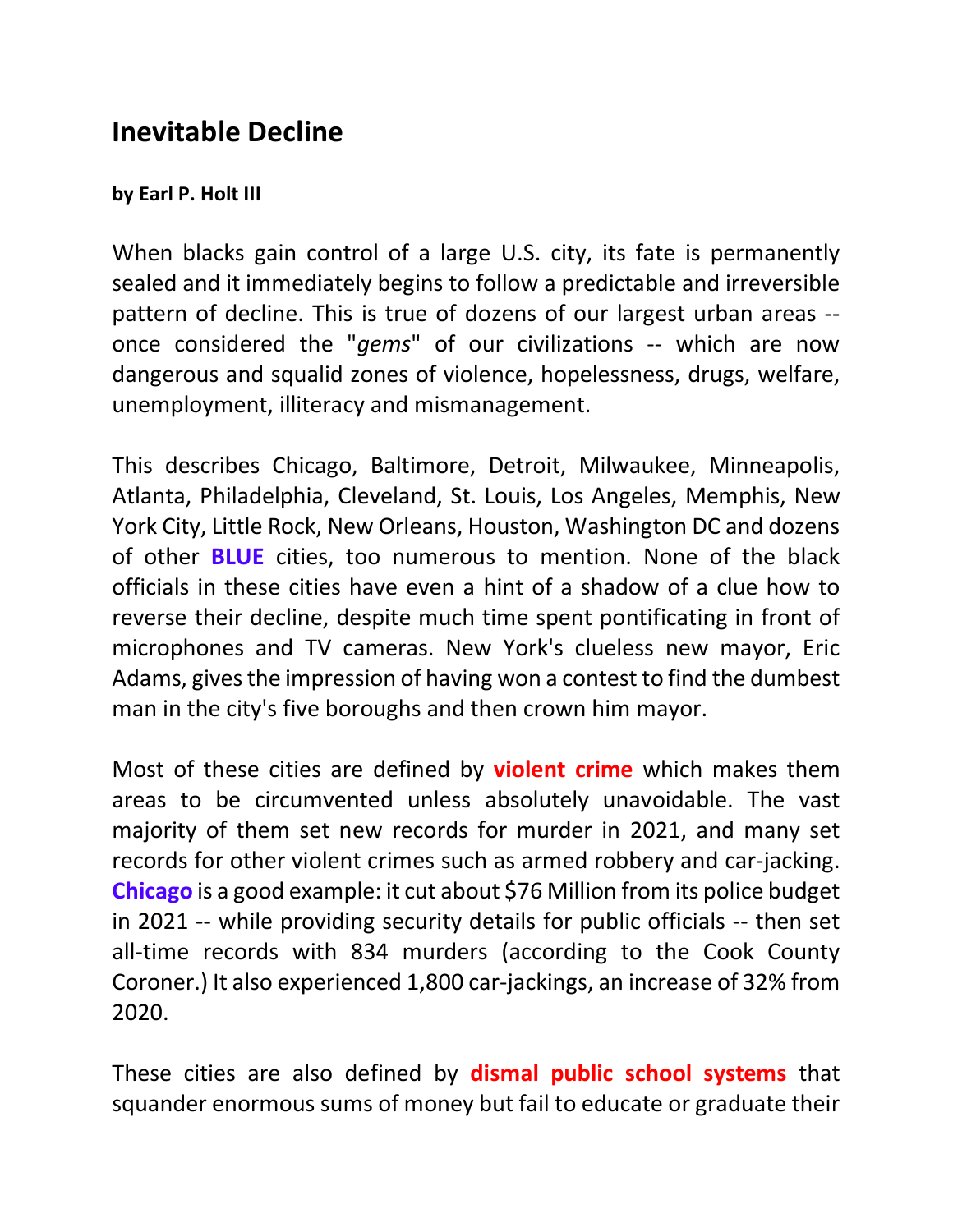students. A recent standardized test from the **Baltimore's** *Patterson High School* revealed that less than 2% of its *High School* students could read at their grade level, and 77% read at the Kindergarten or Elementary School level. Baltimore spends more than \$16,000 per idiot each year, so funding is clearly *NOT* the problem. The actual problem is that most of the black students, teachers and administrators in large, public schools systems have IQs lower than their waistlines. ("*I is a teacher*.") Most black teachers and administrators are no more capable of imparting an education than they are capable of performing brain surgery.

These cities are invariably defined by high levels of **graft and corruption**, which require large amounts of tax revenues to fund. **Detroit** is typical, and has a long history of black city officials -- mayors, police chiefs and scores of city councilmen -- who have gone to prison for demanding kickbacks on construction projects, accepting bribes for licenses, and who have embezzled or misappropriated public funds. Detroit officials have kept the U.S. Attorney in Detroit and the Wayne County State's Attorney very busy for decades. Cleveland, St. Louis, Memphis, New Orleans and Washington are no different.

A great deal of attention was recently given to America's **deteriorating infrastructure** when the Biden Administration's "*Infrastructure Bill*" passed in 2021. Very little of its \$1.7 Trillion price tag will actually target infrastructure because it was really a spending bill to enrich political allies. Yet, America's infrastructure really is in serious decline, especially so in our large cities. One reason for this is that for many decades, tax revenues have been diverted from maintaining or replacing bridges, roads, water mains, signage, streets and sidewalks, and ended up being diverted to political allies of black officials. These take the form of consultancies, construction contracts, social programs, the hiring of relatives and the funding of their pensions.